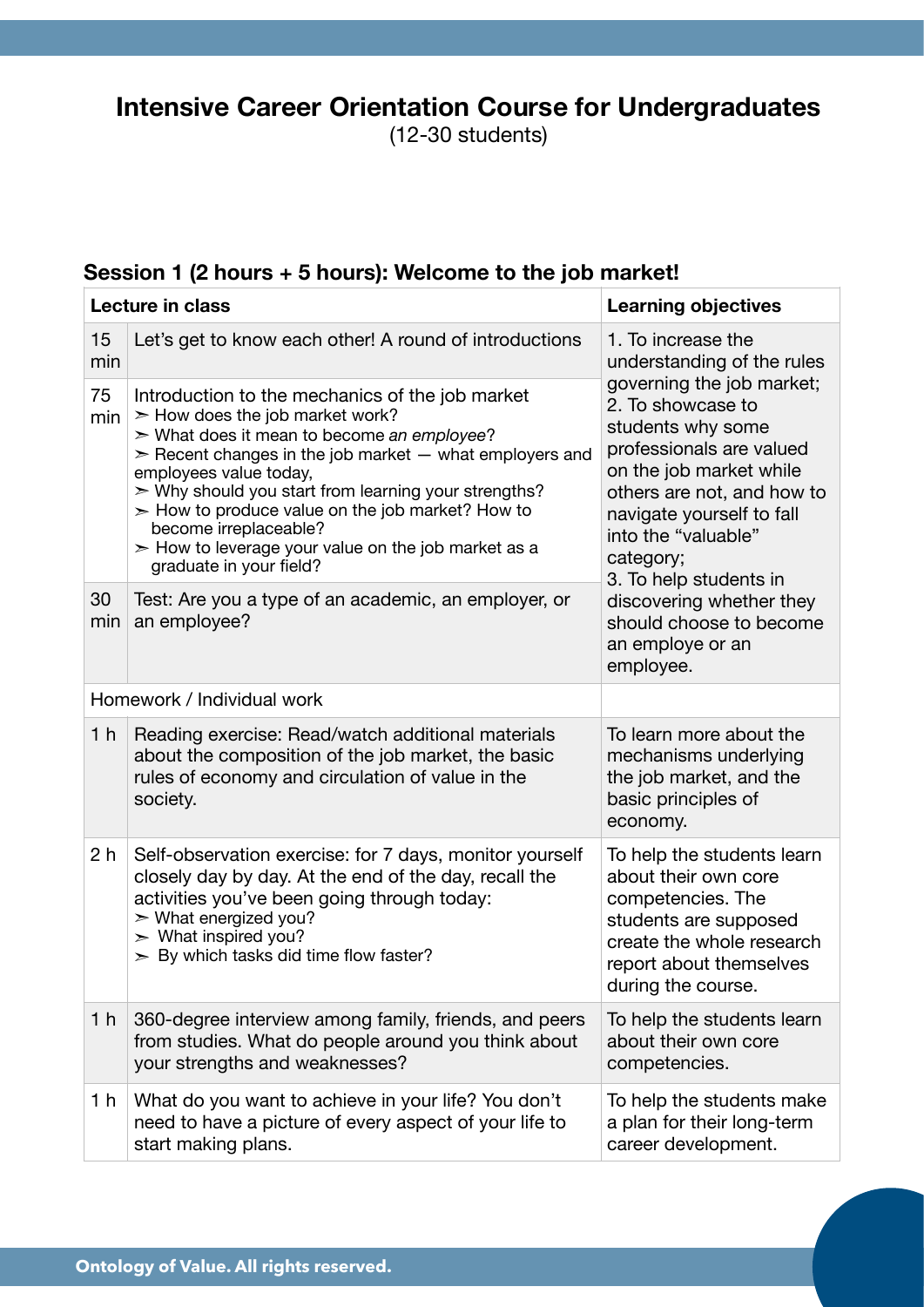## **Session 2 (2 hours + 5 hours): Your opportunities on the job market**

| <b>Lecture in class</b> |                                                                                                                                                                                                                                                                                                                                                                                                                                                                                                                                        | <b>Learning objectives</b>                                                                                                                                                                                                                                                    |  |
|-------------------------|----------------------------------------------------------------------------------------------------------------------------------------------------------------------------------------------------------------------------------------------------------------------------------------------------------------------------------------------------------------------------------------------------------------------------------------------------------------------------------------------------------------------------------------|-------------------------------------------------------------------------------------------------------------------------------------------------------------------------------------------------------------------------------------------------------------------------------|--|
| 15<br>min               | Discussing the homework results in a group                                                                                                                                                                                                                                                                                                                                                                                                                                                                                             | 1. To introduce the scope<br>of popular professions for<br>graduates in Mathematics,<br>with respect to which<br>aspect of their studies they<br>enjoy the most;<br>2. To introduce the most<br>efficient ways to approach<br>job search for these<br>particular professions. |  |
| 75<br>min               | What are your options on the job market?<br>> What is your edge as a Master's graduate in your<br>field?<br>$\ge$ Famous graduates with Master's degree in your field<br>$>$ Your options on the job market depending on which<br>aspect of your studies you enjoyed the most, and<br>their characteristics<br>$\geq$ Other routes you might alternatively consider:<br>Freelancing, Entrepreneurship                                                                                                                                  |                                                                                                                                                                                                                                                                               |  |
| 30<br>min               | What are the main channels through which you can<br>approach applying for these jobs?                                                                                                                                                                                                                                                                                                                                                                                                                                                  |                                                                                                                                                                                                                                                                               |  |
|                         | Homework / Individual work                                                                                                                                                                                                                                                                                                                                                                                                                                                                                                             |                                                                                                                                                                                                                                                                               |  |
| 1 <sub>h</sub>          | Networking. Think about your personal network such<br>as:<br>$\ge$ Family and friends,<br>$>$ Former graduates from your faculty who are now on the<br>job market,<br>$>$ Other acquaintances whom you've met at various events.<br>Review whether your LinkedIn reflects this network and<br>invite more contacts if necessary. Send a message to<br>at least one recruiter on LinkedIn!<br>Also, browse for and subscribe to career fairs, and any<br>other professional networking events in your city in the<br>next three months. | To start building a personal<br>professional network in a<br>systematic way.                                                                                                                                                                                                  |  |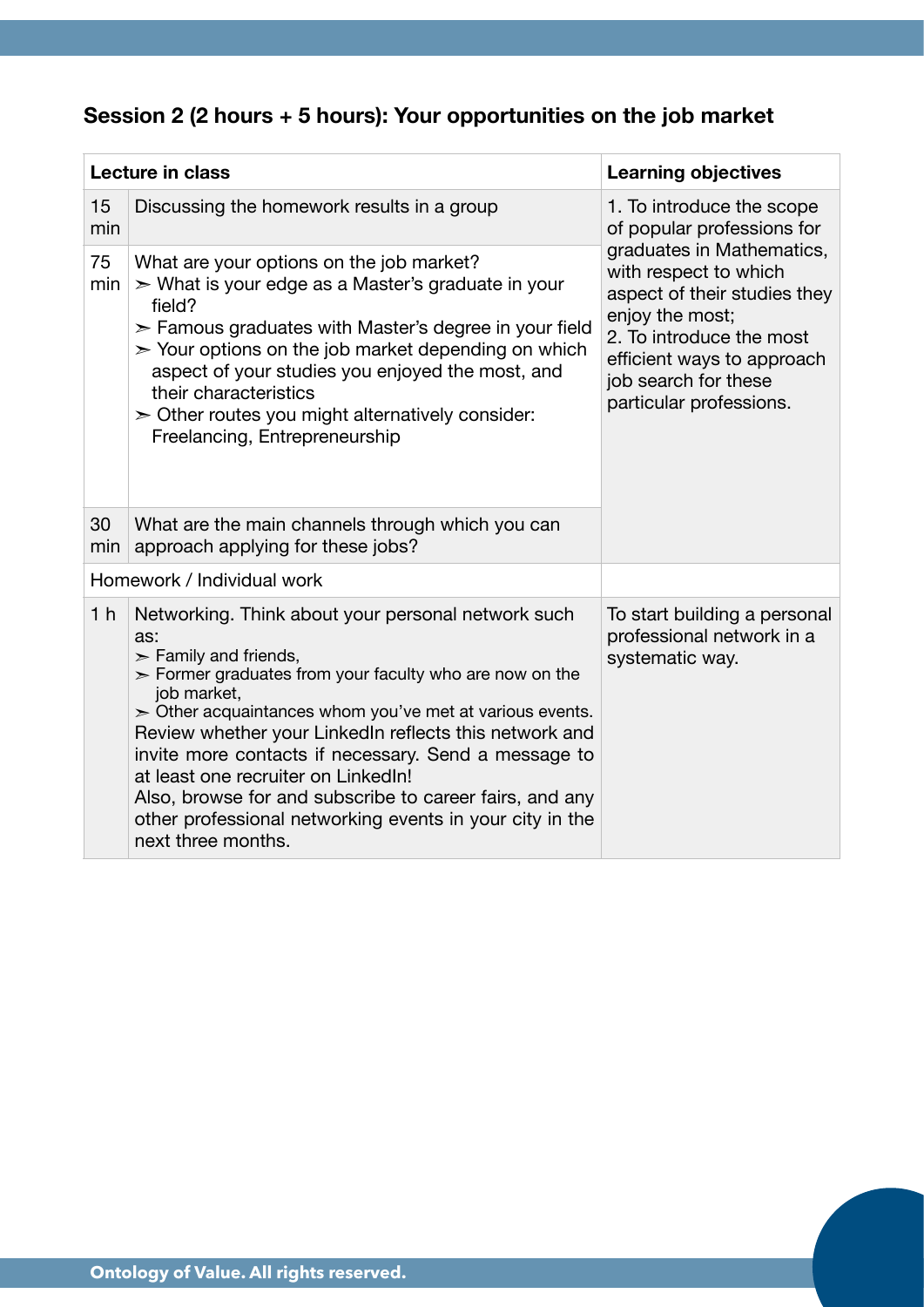## **Session 3 (2 hours + 5 hours): How to land the job**

| <b>Lecture in class</b>    |                                                                                                                                                                                                                                                                                                                                                                                                                                                                        | <b>Learning objectives</b>                                                                                                                                                                                                                                     |  |
|----------------------------|------------------------------------------------------------------------------------------------------------------------------------------------------------------------------------------------------------------------------------------------------------------------------------------------------------------------------------------------------------------------------------------------------------------------------------------------------------------------|----------------------------------------------------------------------------------------------------------------------------------------------------------------------------------------------------------------------------------------------------------------|--|
| 15<br>min                  | Discussing the homework results in a group                                                                                                                                                                                                                                                                                                                                                                                                                             | 1. To introduce the<br>principles of applying for                                                                                                                                                                                                              |  |
| 75<br>min                  | The golden rules while applying for jobs:<br>$>$ How to research a company before applying?<br>$>$ How to draft an appealing resume? What are the dos and<br>the don'ts?<br>$>$ How to write a competitive motivational letter? Why it's<br>important to think from the employer's perspective?<br>$>$ How to take care of your online presence? How to edit<br>your LinkedIn profile?<br>$>$ How to prepare for the job interview and for the salary<br>negotiations? | jobs, including drafting the<br>application documents,<br>building the online<br>presence, and preparing<br>for the job interviews;<br>2. To go through an<br>exercise that requires the<br>participants to pitch<br>themselves as<br>professionals and answer |  |
| 30<br>min                  | Assignment in pairs: A mockup job interview                                                                                                                                                                                                                                                                                                                                                                                                                            | common questions asked<br>during job interviews.                                                                                                                                                                                                               |  |
| Homework / Individual work |                                                                                                                                                                                                                                                                                                                                                                                                                                                                        |                                                                                                                                                                                                                                                                |  |
| 1 <sub>h</sub>             | Work on your resume and adjust your resume to the<br>rules introduced in the lecture.                                                                                                                                                                                                                                                                                                                                                                                  | To improve the resume and<br>adjust it to the current<br>market standards.                                                                                                                                                                                     |  |
| 2 <sub>h</sub>             | Draft a motivational letter for one of the positions that<br>you have found in the previous homework assignment.                                                                                                                                                                                                                                                                                                                                                       | To exercise writing<br>motivational letters.                                                                                                                                                                                                                   |  |
| 1 <sub>h</sub>             | Review your LinkedIn profile according to the<br>guidelines introduced in the lecture.                                                                                                                                                                                                                                                                                                                                                                                 | To improve the LinkedIn<br>profile and profile it for jobs<br>you are interested in.                                                                                                                                                                           |  |
| 1 <sub>h</sub>             | Assignment in pairs: communicate with a partner and<br>comment on each other's resume and motivational<br>letter, review and improve.                                                                                                                                                                                                                                                                                                                                  | To get feedback on the<br>application documents and<br>further improve.                                                                                                                                                                                        |  |